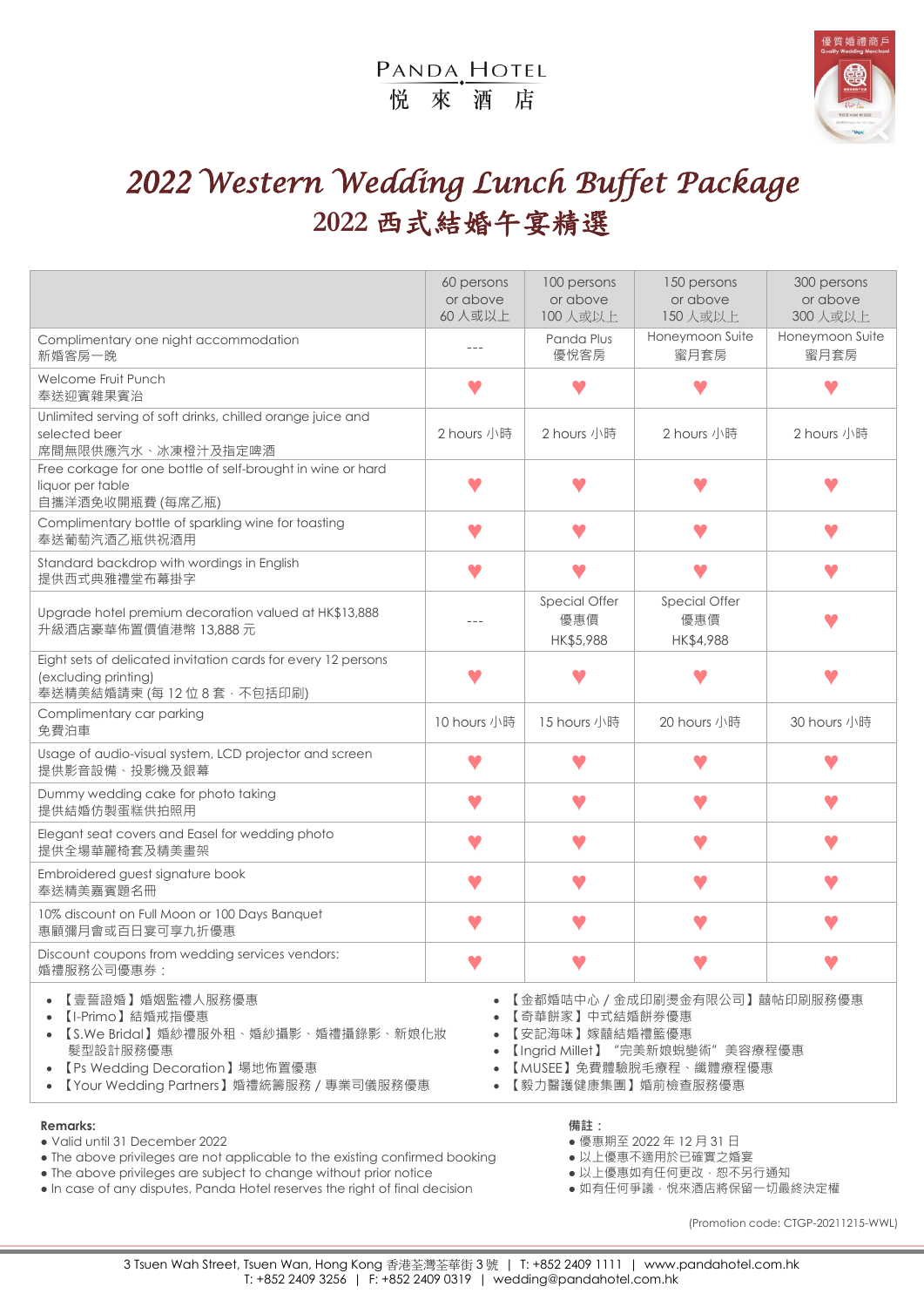## PANDA HOTEL 悦 來 洒 店

# *2022 Western Wedding Lunch Buffet Menu (A)*  **2022** 西式婚宴自助午餐菜譜 **(A)**

#### **Cold Dish 凍盤**

| Red Shrimp with Cocktail Sauce                       | 鮮蝦配辣茄汁         |
|------------------------------------------------------|----------------|
| New Zealand Green-lipped Mussel                      | 紐西蘭青口          |
| Oat Smoked Salmon                                    | 煙三文魚           |
| Fish Escabeche with Lime                             | 青檸魚柳           |
| Parma Ham                                            | 巴馬火腿           |
| Italian Sausage                                      | 意大利凍肉腸         |
| Selection of Sushi: Salmon, Snapper, Egg with Dashi, | 三文魚壽司、鯛魚壽司、    |
| Cucumber Roll and California Roll                    | 木魚汁蛋壽司、青瓜卷及加州卷 |
| Served with Wasabi and Soya Sauce                    | 配日式青芥末及醬油      |

#### **Salad Bar 沙律吧**

Light Curried Chicken and Pineapple Salad Window 淡咖喱雞肉菠蘿沙律 Spanish Baby Squid Salad The Content of The Text of The Text of The Text of The Text of The Text of The Text o Russian Potato Salad インプレント インタントリック おおところ おおしゃ 俄羅斯薯仔沙律 Tropical Fruit Salad 熱帶水果沙律 Cherry Tomato **beach and the control of the control control control of the control of the control of the control of the control of the control of the control of the control of the control of the control of the control of** Iceberg Lettuce 美國生菜 Mesclun Mixed Greens <br>
<br />
<br>
Mesclun Mixed Greens <br>
<br>  $\frac{d}{dx} \mathbf{X} + \mathbf{X} \mathbf{X} + \mathbf{X} \mathbf{X} + \mathbf{X} \mathbf{X} + \mathbf{X} \mathbf{X} + \mathbf{X} \mathbf{X} + \mathbf{X} \mathbf{X} + \mathbf{X} \mathbf{X} + \mathbf{X} \mathbf{X} + \mathbf{X} \mathbf{X} + \mathbf{X} \mathbf{X} + \mathbf{X} \mathbf{X} + \mathbf{X}$ 

Served with French Dressing, Thousand Island Dressing, 配法式汁、千島汁、 Italian Vinaigrette, Olive Oil and Balsamic Vinegar 意大利油醋汁、橄欖油及黑醋 Condiment: Herb Crouton, Crispy Bacon, 配料:香草麵包粒、煙肉碎、 Red Onion and Parmesan Cheese 洋葱碎及巴馬臣芝士

Mushroom Velouté 蘑菇忌廉湯

## **Soup 湯**

### **Bread 包類**

Homemade Bread and Roll **homemade Bread and Roll http://www.fragmental.com** 

Served with Butter and Margarine **Example 20** 亚牛油及植物牛油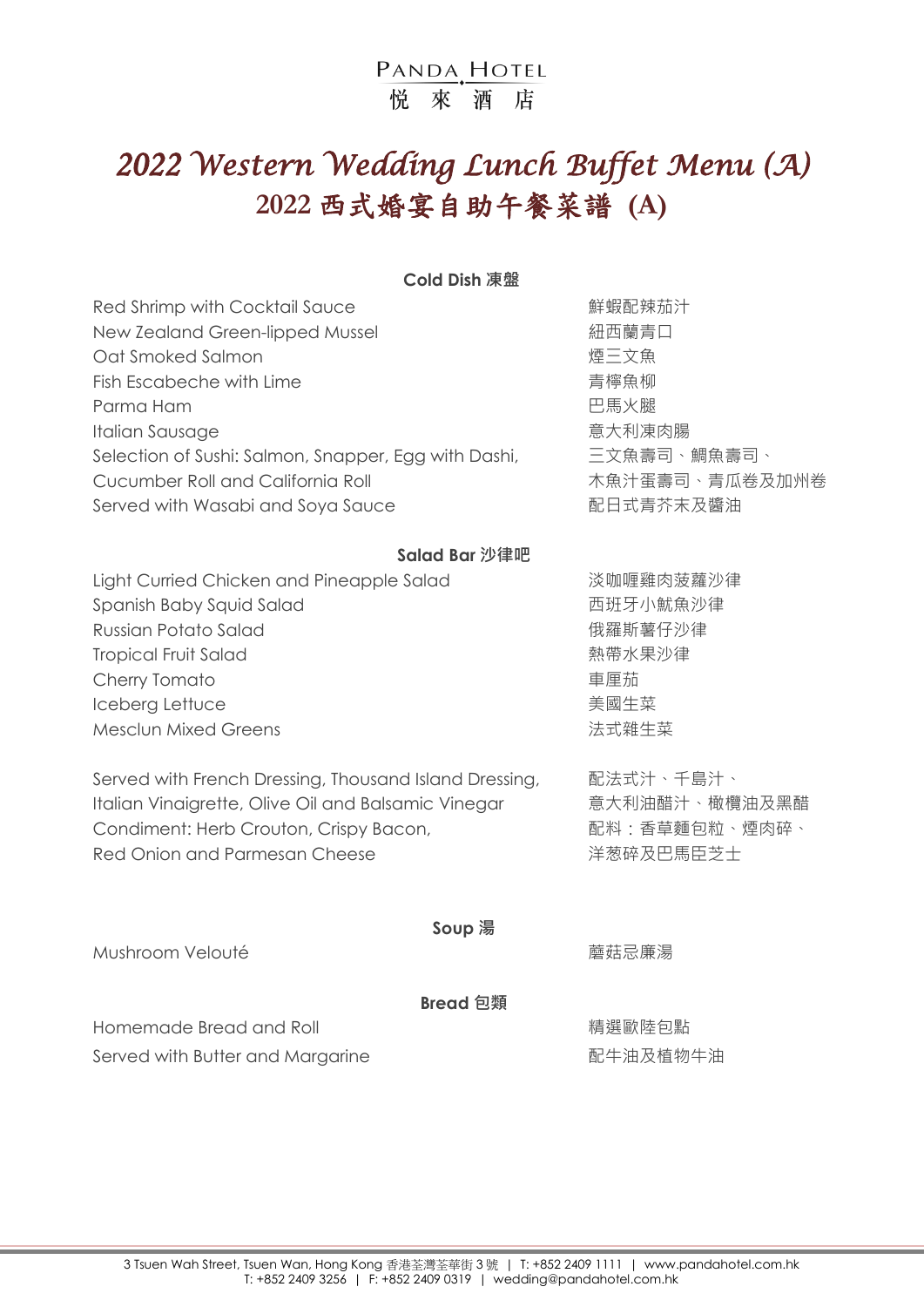## PANDA HOTEL 悦來洒店

# *2022 Western Wedding Lunch Buffet Menu (A)*  **2022** 西式婚宴自助午餐菜譜 **(A)**

### **Carving 燒烤肉類**

Grilled Sirloin Steak with Black Pepper Sauce **being the proof of the Steak** 糖西冷牛肉配黑椒汁

## **Hot Dish 熱盤**

| Marinated Fillet of Pork Loin Glazed with Mart Syrup     | 麥芽糖醬燒豬柳     |
|----------------------------------------------------------|-------------|
| <b>Baked Seabass with Dill Mustard Sauce</b>             | 焗海鱸魚配蒔蘿芥辣汁  |
| Lamb Rack with Garlic and Thyme                          | 蒜蓉香草燒羊架     |
| Chicken Curry with Steamed Rice                          | 咖喱雞配絲苗白飯    |
| <b>Braised E-fu Noodle</b>                               | 乾燒伊麵        |
| Fillet of Sole Grenobloise with Lemon Caper Butter Sauce | 朧脷魚柳配水瓜豆牛油汁 |
| Fried Rice with Egg White and Whitebait                  | 銀魚乾蛋白炒飯     |
| <b>Stir-fried Seasonal Vegetable</b>                     | 清炒時蔬        |
|                                                          |             |

## **Dessert 甜品**

| Crème Brûlée                               | 法式焦糖焗蛋布甸 |
|--------------------------------------------|----------|
| <b>Blueberry Cheese Cake</b>               | 藍莓芝士餅    |
| Chocolate Truffle Cake                     | 軟朱古力餅    |
| Assorted Fruit Jelly                       | 雜果啫喱     |
| <b>Strawberry Charlotte</b>                | 法式士多啤梨餅  |
| Mango Mousse in Glass                      | 芒果慕絲杯    |
| Sweetened Sago Cream with Mango and Pomelo | 楊枝甘露     |
| <b>Bread and Butter Pudding</b>            | 牛油麵包布甸   |
| <b>Fresh Fruit Platter</b>                 | 鮮果盤      |

### **Beverage 飲品**

**Coffee or Tea with the control of the control of the control of the control of the control of the control of the control of the control of the control of the control of the control of the control of the control of the** 

## **HK\$498** per person 每位

(Monday to Sunday and Public Holidays 星期一至日及公眾假期)

All prices are subject to 10% service charge 另須加一服務費 Applicable to a minimum booking of 60 persons 適用於預訂最少 60 人

(Promotion code: CTGP-20211215-WWL)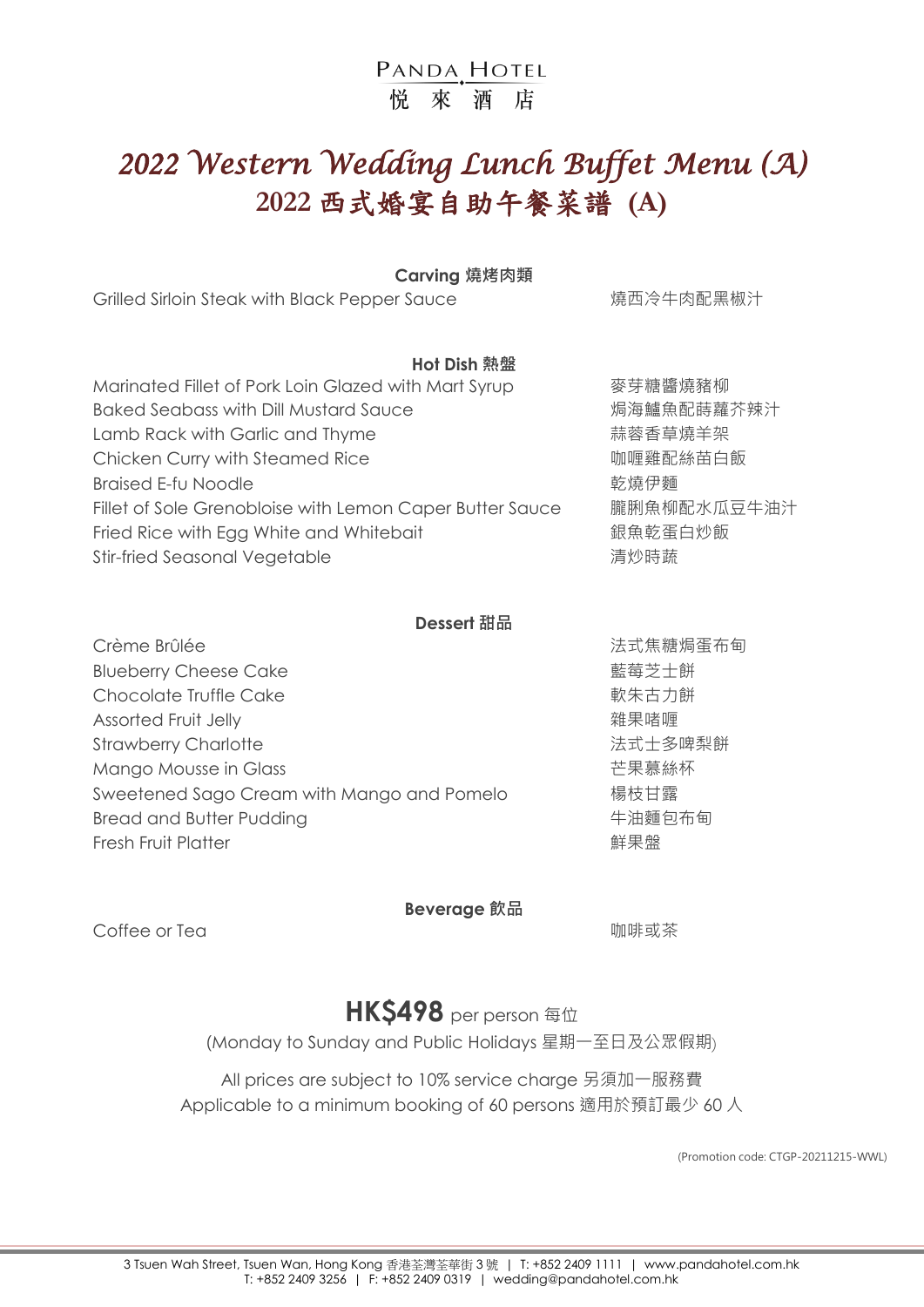## PANDA HOTEL 悦 來 洒 店

# *2022 Western Wedding Lunch Buffet Menu (B)*  **2022** 西式婚宴自助午餐菜譜 **(B)**

### **Cold Dish 凍盤**

| Red Shrimp with Cocktail Sauce                         | 鮮蝦配辣茄汁       |
|--------------------------------------------------------|--------------|
| <b>Chilled Canadian Scallop</b>                        | 加拿大帶子        |
| Oat Smoked Salmon                                      | 煙三文魚         |
| Fish Escabeche with Lime                               | 青檸魚柳         |
| Parma Ham with Melon                                   | 蜜瓜巴馬火腿       |
| Italian Sausage                                        | 意大利凍肉腸       |
| Selection of Sushi: Salmon, Tuna, Egg with Dashi       | 三文魚壽司、吞拿魚壽司、 |
| and California Roll                                    | 木魚汁蛋壽司及加州卷   |
| Selection of Sashimi: Salmon, Snapper and Sweet Shrimp | 三文魚、鯛魚及甜蝦刺身  |
| Served with Wasabi and Soya Sauce                      | 配日式青芥末及醬油    |

## **Salad Bar 沙律吧**

Shrimp and Fruit Salad **the control of the Control of Shrimp** and Fruit Salad Teriyaki Chicken Salad <br>
Teriyaki Chicken Salad Greek Octopus Salad 希臘八爪魚沙律 Texas-style Potato Salad <br>
<a> **Texas-style Potato Salad** Cherry Tomato **the controller of the controller of the controller of the controller of the controller of the co** Iceberg Lettuce 美國生菜 Mesclun Mixed Greens <br>
<br>
<u>
</u><br>
<br>
Mesclun Mixed Greens

Served with French Dressing, Thousand Island Dressing, 配法式汁、千島汁、 Japanese Soya Vinaigrette and Balsamic Vinaigrette 日式醬油醋汁及意大利黑醋汁 Condiment: Herb Crouton, Crispy Bacon, The Manager and Manager and Manager and Manager and Manager a Red Onion and Parmesan Cheese **Accord Particle State State State X** 洋葱碎及巴馬臣芝士

Cream of Crab and Sweet Corn 蟹肉粟米忌廉湯

## **Soup 湯**

**Bread 包類**

Homemade Bread and Roll イントリング こうしゃ おくしゃ おくしゃ 精選歐陸包點

Served with Butter and Margarine <br>
and the contraction of the Margarine and Margarine and the Margarine and Theorem and The Margarine and Theorem